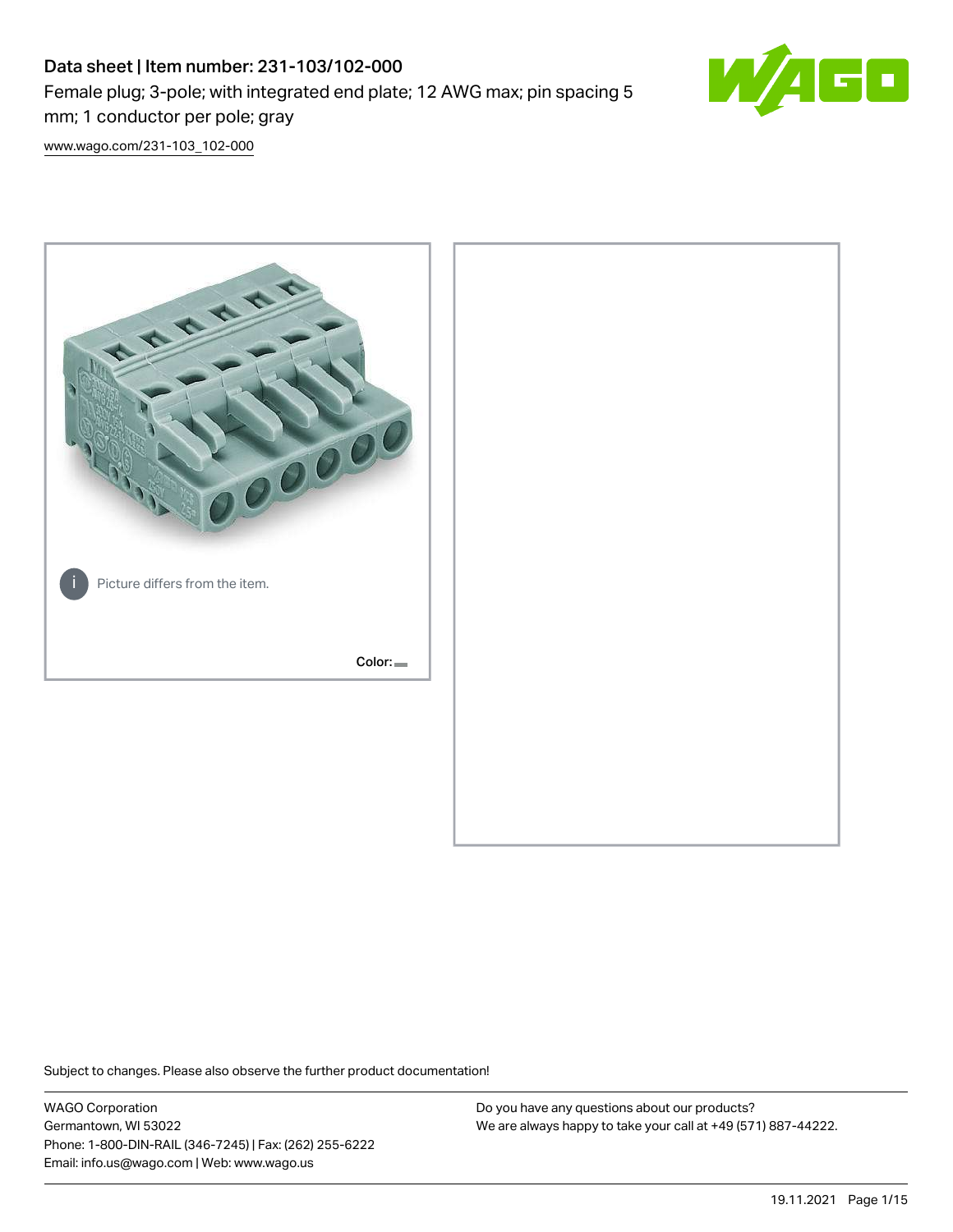

Dimensions in mm

L = pole no. x pin spacing

2- to 3-pole female connectors – one latch only

#### Item description

- **Universal connection for all conductor types**
- Easy cable pre-assembly and on-unit wiring via vertical and horizontal CAGE CLAMP<sup>®</sup> actuation  $\blacksquare$
- $\blacksquare$ Integrated test ports
- $\blacksquare$ With coding fingers

Subject to changes. Please also observe the further product documentation! Data

WAGO Corporation Germantown, WI 53022 Phone: 1-800-DIN-RAIL (346-7245) | Fax: (262) 255-6222 Email: info.us@wago.com | Web: www.wago.us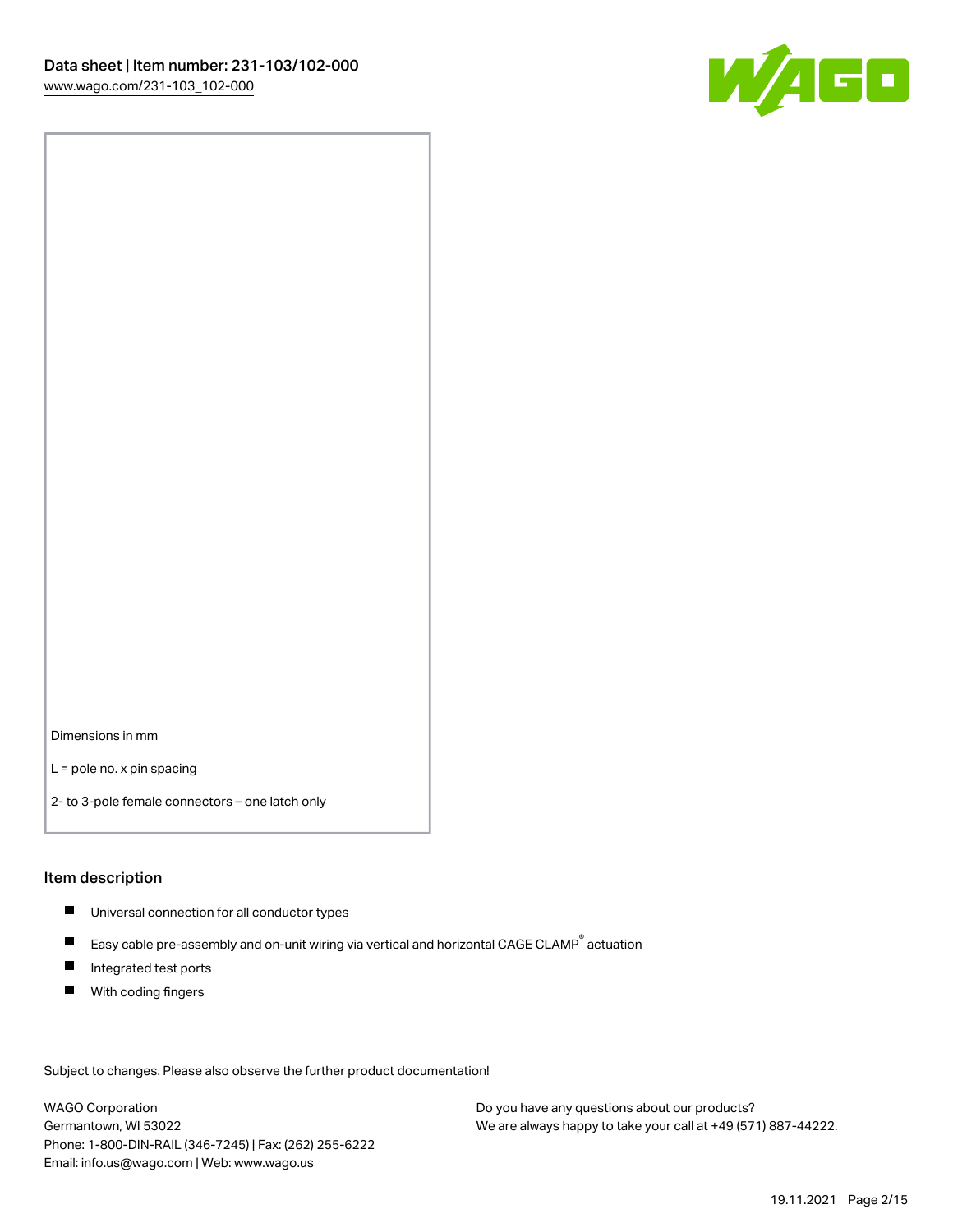

### Data Notes

| Safety information 1 | The MCS-MULTI CONNECTION SYSTEM includes connectors<br>without breaking capacity in accordance with DIN EN 61984. When<br>used as intended, these connectors must not be connected<br>/disconnected when live or under load. The circuit design should<br>ensure header pins, which can be touched, are not live when<br>unmated. |
|----------------------|-----------------------------------------------------------------------------------------------------------------------------------------------------------------------------------------------------------------------------------------------------------------------------------------------------------------------------------|
| Variants:            | Gold-plated or partially gold-plated contact surfaces<br>Other versions (or variants) can be requested from WAGO Sales or<br>configured at https://configurator.wago.com/                                                                                                                                                         |

### Electrical data

### IEC Approvals

| Ratings per                 | IEC/EN 60664-1                                                        |  |
|-----------------------------|-----------------------------------------------------------------------|--|
| Rated voltage (III / 3)     | 320 V                                                                 |  |
| Rated surge voltage (III/3) | 4 <sub>k</sub> V                                                      |  |
| Rated voltage (III/2)       | 320 V                                                                 |  |
| Rated surge voltage (III/2) | 4 <sub>k</sub> V                                                      |  |
| Nominal voltage (II/2)      | 630 V                                                                 |  |
| Rated surge voltage (II/2)  | 4 <sub>k</sub> V                                                      |  |
| Rated current               | 16A                                                                   |  |
| Legend (ratings)            | $(III / 2)$ $\triangle$ Overvoltage category III / Pollution degree 2 |  |

### UL Approvals

| Approvals per                  | UL 1059 |
|--------------------------------|---------|
| Rated voltage UL (Use Group B) | 300 V   |
| Rated current UL (Use Group B) | 15 A    |
| Rated voltage UL (Use Group D) | 300 V   |
| Rated current UL (Use Group D) | 10 A    |

# Ratings per UL

| Rated voltage UL 1977 | 600 V         |
|-----------------------|---------------|
| Rated current UL 1977 | $\sim$ $\sim$ |

### CSA Approvals

Approvals per CSA

Subject to changes. Please also observe the further product documentation!

| <b>WAGO Corporation</b>                                | Do you have any questions about our products?                 |
|--------------------------------------------------------|---------------------------------------------------------------|
| Germantown, WI 53022                                   | We are always happy to take your call at +49 (571) 887-44222. |
| Phone: 1-800-DIN-RAIL (346-7245)   Fax: (262) 255-6222 |                                                               |
| Email: info.us@wago.com   Web: www.wago.us             |                                                               |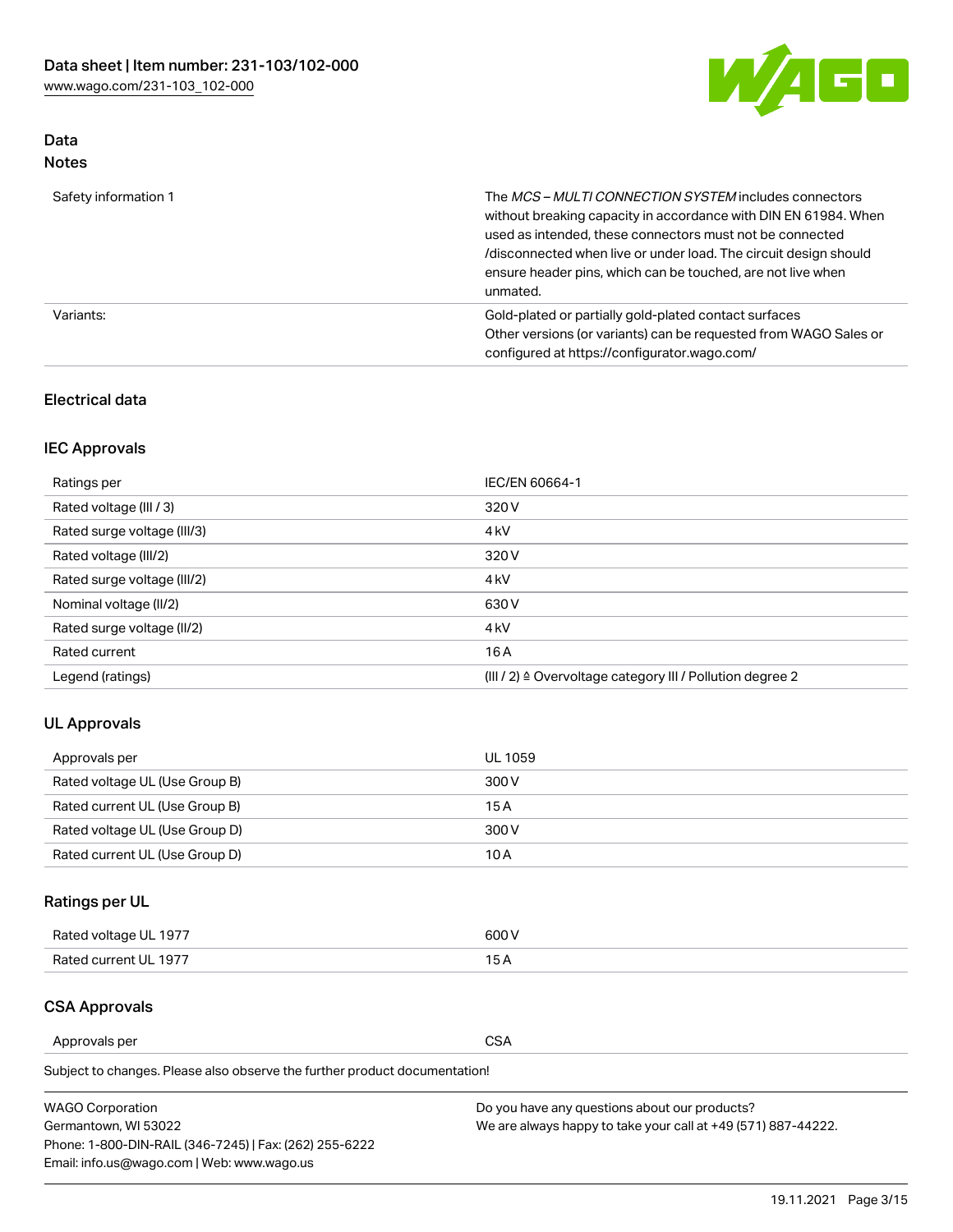[www.wago.com/231-103\\_102-000](http://www.wago.com/231-103_102-000)



| Rated voltage CSA (Use Group B) | 300 V |
|---------------------------------|-------|
| Rated current CSA (Use Group B) | 15 A  |
| Rated voltage CSA (Use Group D) | 300 V |
| Rated current CSA (Use Group D) | 10 A  |

#### Connection data

| Total number of connection points |  |
|-----------------------------------|--|
| Total number of potentials        |  |
| Number of connection types        |  |
| Number of levels                  |  |

#### Connection 1

| Connection technology                             | CAGE CLAMP <sup>®</sup>                 |
|---------------------------------------------------|-----------------------------------------|
| Actuation type                                    | Operating tool                          |
| Solid conductor                                   | $0.082.5$ mm <sup>2</sup> / 28  12 AWG  |
| Fine-stranded conductor                           | $0.08$ 2.5 mm <sup>2</sup> / 28  12 AWG |
| Fine-stranded conductor; with insulated ferrule   | $0.251.5$ mm <sup>2</sup>               |
| Fine-stranded conductor; with uninsulated ferrule | $0.252.5$ mm <sup>2</sup>               |
| Strip length                                      | 89 mm / 0.31  0.35 inch                 |
| Number of poles                                   | 3                                       |
| Conductor entry direction to mating direction     | 0°                                      |

### Physical data

| Pin spacing | 5 mm / 0.197 inch    |
|-------------|----------------------|
| Width       | 15 mm / 0.591 inch   |
| Height      | 14.3 mm / 0.563 inch |
| Depth       | 26.5 mm / 1.043 inch |

#### Plug-in connection

| Contact type (pluggable connector)   | Female connector/socket |
|--------------------------------------|-------------------------|
| Connector (connection type)          | for conductor           |
| Mismating protection                 | No                      |
| Plugging without loss of pin spacing |                         |
| Locking of plug-in connection        | Without                 |

Subject to changes. Please also observe the further product documentation!

WAGO Corporation Germantown, WI 53022 Phone: 1-800-DIN-RAIL (346-7245) | Fax: (262) 255-6222 Email: info.us@wago.com | Web: www.wago.us Do you have any questions about our products? We are always happy to take your call at +49 (571) 887-44222.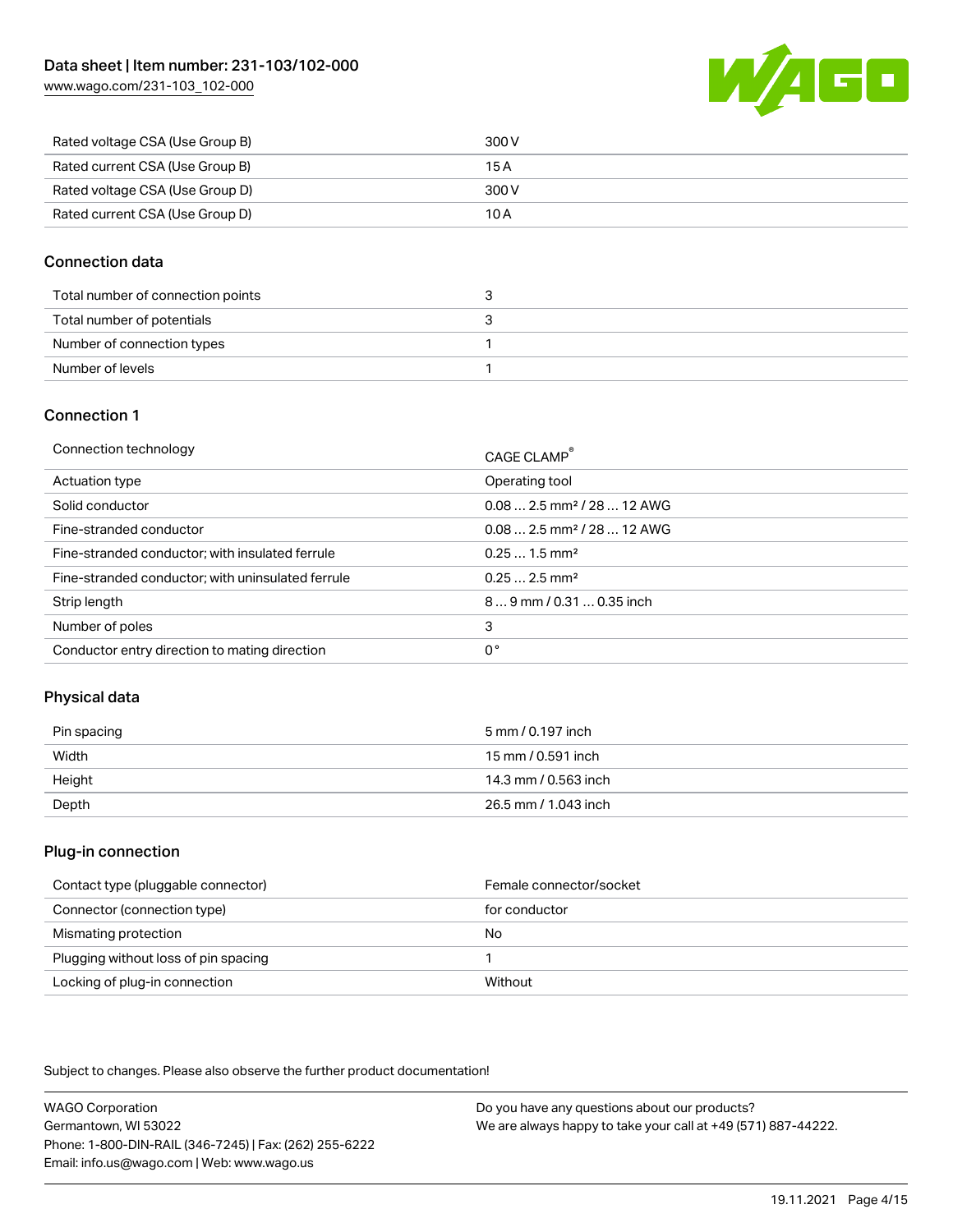

#### Material data

| Color                       | gray                              |
|-----------------------------|-----------------------------------|
| Material group              |                                   |
| Insulation material         | Polyamide (PA66)                  |
| Flammability class per UL94 | V <sub>0</sub>                    |
| Clamping spring material    | Chrome nickel spring steel (CrNi) |
| Contact material            | Copper alloy                      |
| Contact plating             | tin-plated                        |
| Fire load                   | 0.072 MJ                          |
| Weight                      | 5.2 <sub>g</sub>                  |

#### Environmental requirements

| Limit temperature range<br>$\blacksquare$ . The contract of the contract of the contract of the contract of the contract of the contract of the contract of the contract of the contract of the contract of the contract of the contract of the contract of the | −60 … +85 °Ր |  |
|-----------------------------------------------------------------------------------------------------------------------------------------------------------------------------------------------------------------------------------------------------------------|--------------|--|
|-----------------------------------------------------------------------------------------------------------------------------------------------------------------------------------------------------------------------------------------------------------------|--------------|--|

#### Commercial data

| Product Group         | 3 (Multi Conn. System) |
|-----------------------|------------------------|
| PU (SPU)              | 100 Stück              |
| Packaging type        | box                    |
| Country of origin     | DE                     |
| <b>GTIN</b>           | 4044918338264          |
| Customs tariff number | 8536694040             |

#### Approvals / Certificates

#### Country specific Approvals

| Logo | Approval                               | <b>Additional Approval Text</b> | Certificate<br>name |
|------|----------------------------------------|---------------------------------|---------------------|
|      | CВ<br>DEKRA Certification B.V.         | IEC 61984                       | NL-39756            |
|      | <b>CSA</b><br>DEKRA Certification B.V. | C <sub>22.2</sub>               | LR 18677-<br>25     |

#### Ship Approvals

|      | ABS      |                          | - ك ا       |
|------|----------|--------------------------|-------------|
| Logo | Approval | Additional Approval Text | name        |
|      |          |                          | ∵ertificate |

Subject to changes. Please also observe the further product documentation!

| <b>WAGO Corporation</b>                                | Do you have any questions about our products?                 |
|--------------------------------------------------------|---------------------------------------------------------------|
| Germantown, WI 53022                                   | We are always happy to take your call at +49 (571) 887-44222. |
| Phone: 1-800-DIN-RAIL (346-7245)   Fax: (262) 255-6222 |                                                               |
| Email: info.us@wago.com   Web: www.wago.us             |                                                               |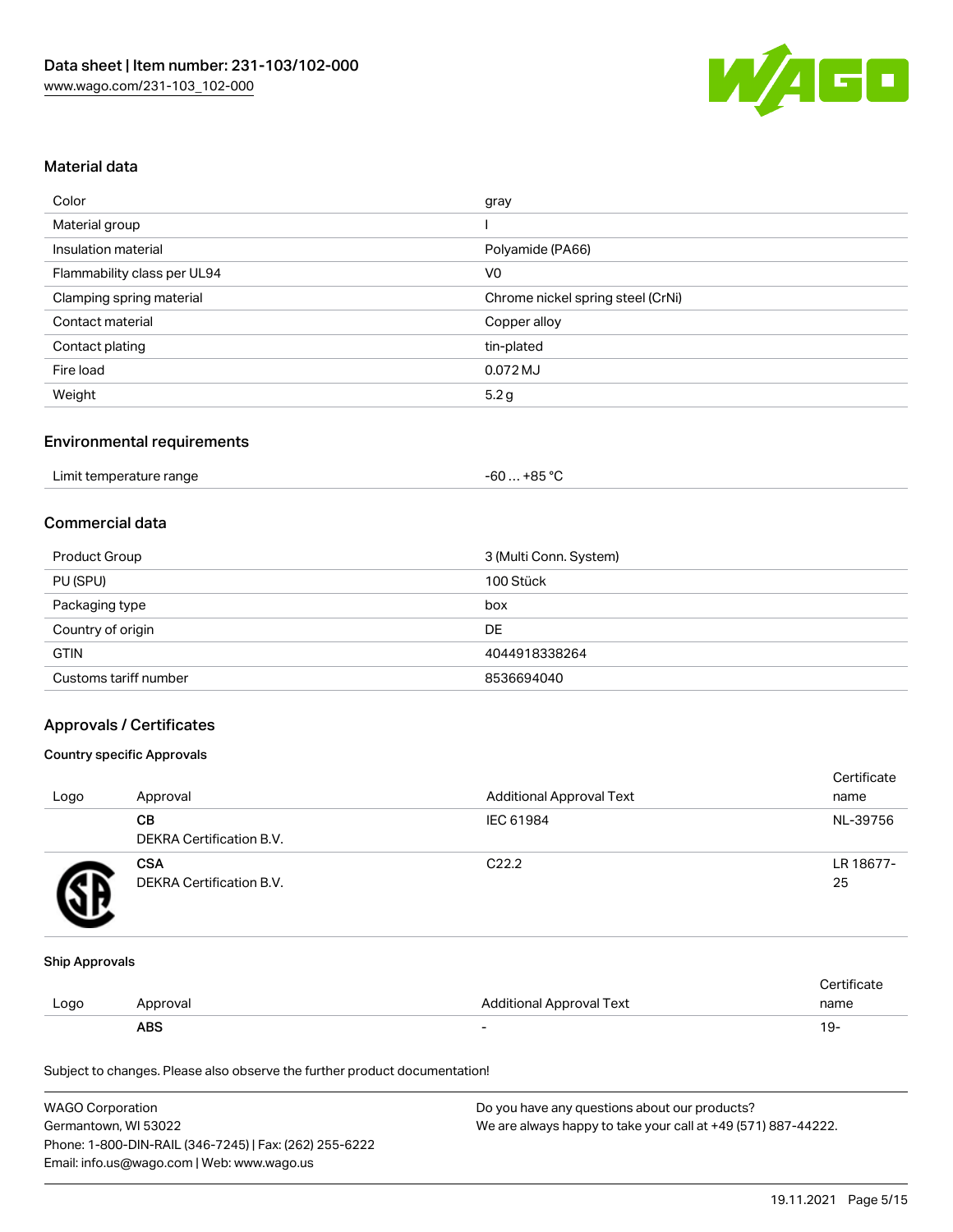Underwriters Laboratories Inc.



| <b>ABS</b>          | American Bureau of Shipping                             |                                 | HG1869876-<br><b>PDA</b> |
|---------------------|---------------------------------------------------------|---------------------------------|--------------------------|
| VERITAS             | BV<br>Bureau Veritas S.A.                               | IEC 60998                       | 11915/D0<br>BV           |
|                     | <b>DNV GL</b><br>Det Norske Veritas, Germanischer Lloyd |                                 | TAE000016Z               |
| <b>UL-Approvals</b> |                                                         |                                 |                          |
|                     |                                                         |                                 | Certificate              |
| Logo                | Approval                                                | <b>Additional Approval Text</b> | name                     |
|                     | UL                                                      | <b>UL 1059</b>                  | E45172                   |
|                     | Underwriters Laboratories Inc.                          |                                 |                          |
|                     | UR                                                      | <b>UL 1977</b>                  | E45171                   |

## Counterpart

|                                        | Item no.231-603<br>Male connector; 3-pole; Pin spacing 5 mm; gray                                              | www.wago.com/231-603         |
|----------------------------------------|----------------------------------------------------------------------------------------------------------------|------------------------------|
|                                        | Item no.231-133/001-000<br>Male header; 3-pole; THT; 1.0 x 1.0 mm solder pin; straight; pin spacing 5 mm; gray | www.wago.com/231-133/001-000 |
|                                        | Item no.231-433/001-000<br>Male header; 3-pole; THT; 1.0 x 1.0 mm solder pin; angled; pin spacing 5 mm; gray   | www.wago.com/231-433/001-000 |
| <b>Optional accessories</b><br>Jumpers |                                                                                                                |                              |
| Jumper                                 |                                                                                                                |                              |
|                                        | Item no.: 231-905<br>Jumper; for conductor entry; 5-way; insulated; gray                                       | www.wago.com/231-905         |
|                                        |                                                                                                                |                              |

Subject to changes. Please also observe the further product documentation!

WAGO Corporation Germantown, WI 53022 Phone: 1-800-DIN-RAIL (346-7245) | Fax: (262) 255-6222 Email: info.us@wago.com | Web: www.wago.us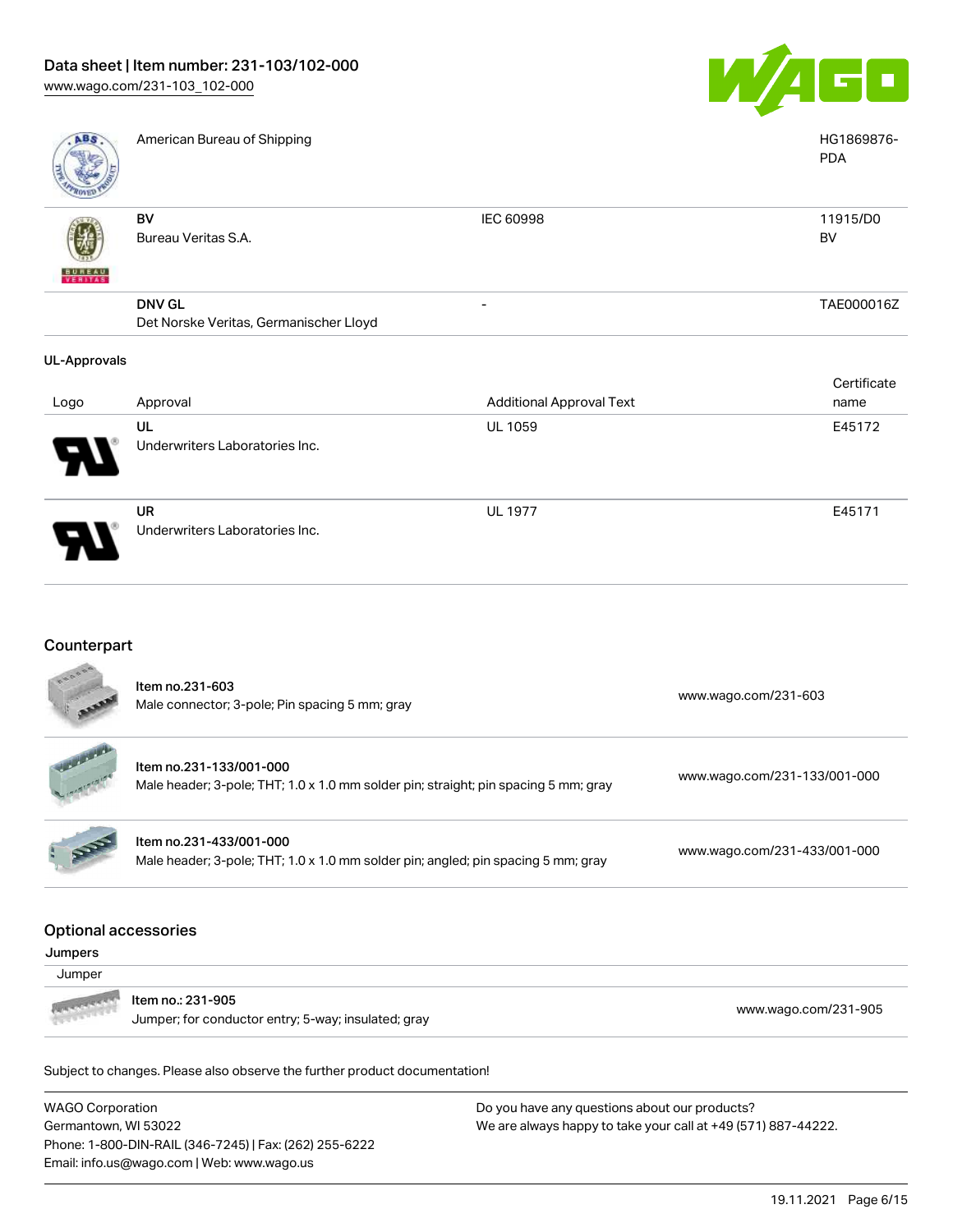### Data sheet | Item number: 231-103/102-000

[www.wago.com/231-103\\_102-000](http://www.wago.com/231-103_102-000)



|                            | Item no.: 231-903                                                                                                                                                 | www.wago.com/231-903             |
|----------------------------|-------------------------------------------------------------------------------------------------------------------------------------------------------------------|----------------------------------|
|                            | Jumper; for conductor entry; 3-way; insulated; gray                                                                                                               |                                  |
|                            | Item no.: 231-907                                                                                                                                                 | www.wago.com/231-907             |
|                            | Jumper; for conductor entry; 7-way; insulated; gray                                                                                                               |                                  |
|                            | Item no.: 231-910                                                                                                                                                 | www.wago.com/231-910             |
|                            | Jumper; for conductor entry; 10-way; insulated; gray                                                                                                              |                                  |
|                            | Item no.: 231-902                                                                                                                                                 |                                  |
|                            | Jumper; for conductor entry; 2-way; insulated; gray                                                                                                               | www.wago.com/231-902             |
| Marking accessories        |                                                                                                                                                                   |                                  |
| Marking strip              |                                                                                                                                                                   |                                  |
|                            | Item no.: 210-331/500-103                                                                                                                                         | www.wago.com/210-331             |
|                            | Marking strips; as a DIN A4 sheet; MARKED; 1-12 (300x); Height of marker strip: 2.3 mm/0.091 in; Strip<br>length 182 mm; Horizontal marking; Self-adhesive; white | /500-103                         |
|                            | Item no.: 210-331/500-104                                                                                                                                         | www.wago.com/210-331             |
|                            | Marking strips; as a DIN A4 sheet; MARKED; 13-24 (300x); Height of marker strip: 2.3 mm/0.091 in; Strip                                                           | /500-104                         |
|                            | length 182 mm; Horizontal marking; Self-adhesive; white                                                                                                           |                                  |
|                            | Item no.: 210-332/500-202                                                                                                                                         | www.wago.com/210-332             |
|                            | Marking strips; as a DIN A4 sheet; MARKED; 1-16 (160x); Height of marker strip: 3 mm; Strip length 182<br>mm; Horizontal marking; Self-adhesive; white            | /500-202                         |
|                            | Item no.: 210-332/500-206                                                                                                                                         | www.wago.com/210-332             |
|                            | Marking strips; as a DIN A4 sheet; MARKED; 33-48 (160x); Height of marker strip: 3 mm; Strip length<br>182 mm; Horizontal marking; Self-adhesive; white           | /500-206                         |
|                            | Item no.: 210-332/500-205                                                                                                                                         |                                  |
|                            | Marking strips; as a DIN A4 sheet; MARKED; 1-32 (80x); Height of marker strip: 3 mm; Strip length 182<br>mm; Horizontal marking; Self-adhesive; white             | www.wago.com/210-332<br>/500-205 |
|                            | Item no.: 210-332/500-204                                                                                                                                         |                                  |
|                            | Marking strips; as a DIN A4 sheet; MARKED; 17-32 (160x); Height of marker strip: 3 mm; Strip length                                                               | www.wago.com/210-332<br>/500-204 |
|                            | 182 mm; Horizontal marking; Self-adhesive; white                                                                                                                  |                                  |
| Cover                      |                                                                                                                                                                   |                                  |
| Cover                      |                                                                                                                                                                   |                                  |
|                            | Item no.: 231-668                                                                                                                                                 | www.wago.com/231-668             |
|                            | Lockout caps; for covering unused clamping units; gray                                                                                                            |                                  |
| <b>Testing accessories</b> |                                                                                                                                                                   |                                  |
| Testing accessories        |                                                                                                                                                                   |                                  |
|                            | Item no.: 210-136                                                                                                                                                 |                                  |
|                            | Test plug; 2 mm Ø; with 500 mm cable                                                                                                                              | www.wago.com/210-136             |

Subject to changes. Please also observe the further product documentation!

WAGO Corporation Germantown, WI 53022 Phone: 1-800-DIN-RAIL (346-7245) | Fax: (262) 255-6222 Email: info.us@wago.com | Web: www.wago.us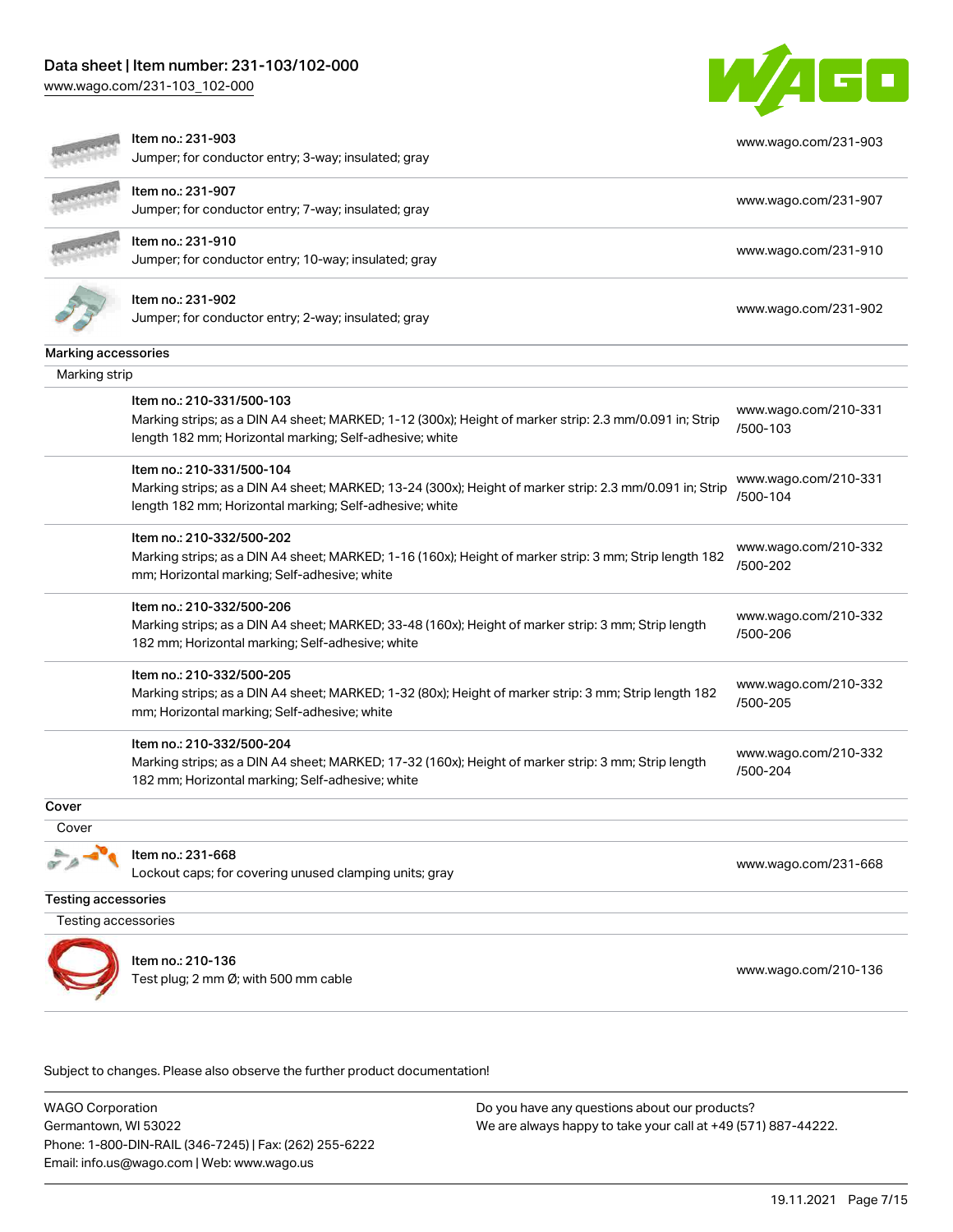[www.wago.com/231-103\\_102-000](http://www.wago.com/231-103_102-000)



[www.wago.com/231-661](http://www.wago.com/231-661)

Item no.: 231-661

Test plugs for female connectors; for 5 mm and 5.08 mm pin spacing; 2,50 mm²; light gray

| Tools           |                                                                                                                 |                      |
|-----------------|-----------------------------------------------------------------------------------------------------------------|----------------------|
| Operating tool  |                                                                                                                 |                      |
|                 | Item no.: 209-130<br>Operating tool; suitable for 264, 280 and 281 Series; 1-way; of insulating material; white | www.wago.com/209-130 |
|                 | Item no.: 209-132<br>Operating tool; for connecting comb-style jumper bar; 2-way; of insulating material        | www.wago.com/209-132 |
|                 | Item no.: 231-159<br>Operating tool; natural                                                                    | www.wago.com/231-159 |
|                 | Item no.: 231-231<br>Combination operating tool; red                                                            | www.wago.com/231-231 |
|                 | Item no.: 231-131<br>Operating tool; made of insulating material; 1-way; loose; white                           | www.wago.com/231-131 |
|                 | Item no.: 231-291<br>Operating tool; made of insulating material; 1-way; loose; red                             | www.wago.com/231-291 |
|                 | Item no.: 280-432<br>Operating tool; made of insulating material; 2-way; white                                  | www.wago.com/280-432 |
|                 | Item no.: 280-434<br>Operating tool; made of insulating material; 4-way                                         | www.wago.com/280-434 |
|                 | Item no.: 280-437<br>Operating tool; made of insulating material; 7-way                                         | www.wago.com/280-437 |
|                 | Item no.: 280-440<br>Operating tool; made of insulating material; 10-way                                        | www.wago.com/280-440 |
|                 | Item no.: 280-435<br>Operating tool; made of insulating material; 5-way; gray                                   | www.wago.com/280-435 |
|                 | Item no.: 280-436<br>Operating tool; made of insulating material; 6-way                                         | www.wago.com/280-436 |
|                 | Item no.: 280-438<br>Operating tool; made of insulating material; 8-way                                         | www.wago.com/280-438 |
|                 | Item no.: 280-433<br>Operating tool; made of insulating material; 3-way                                         | www.wago.com/280-433 |
| <b>Ferrules</b> |                                                                                                                 |                      |
| Ferrule         |                                                                                                                 |                      |
|                 |                                                                                                                 |                      |

Subject to changes. Please also observe the further product documentation!

WAGO Corporation Germantown, WI 53022 Phone: 1-800-DIN-RAIL (346-7245) | Fax: (262) 255-6222 Email: info.us@wago.com | Web: www.wago.us Do you have any questions about our products? We are always happy to take your call at +49 (571) 887-44222.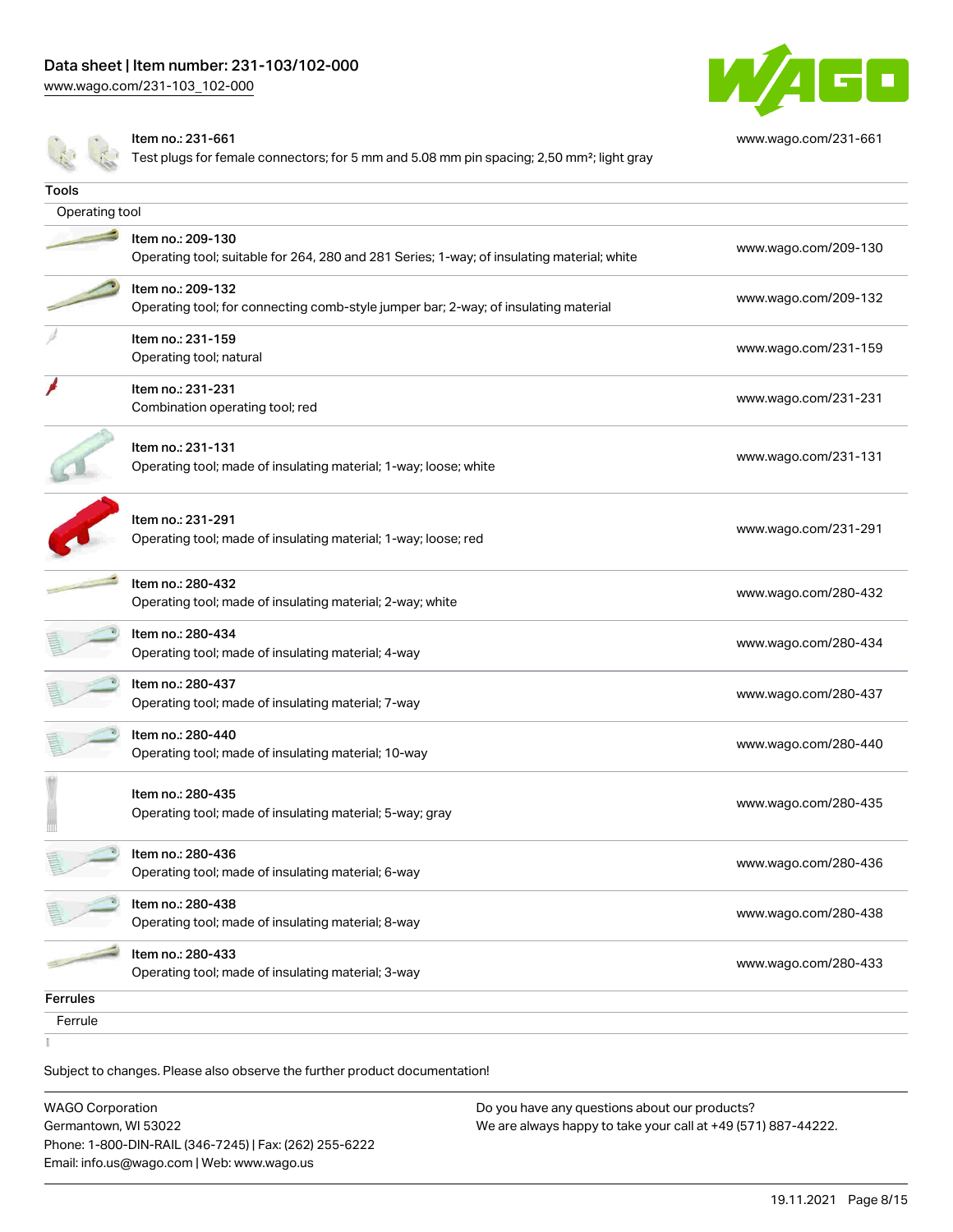### Data sheet | Item number: 231-103/102-000

[www.wago.com/231-103\\_102-000](http://www.wago.com/231-103_102-000)



| Item no.: 216-101<br>Ferrule; Sleeve for 0.5 mm <sup>2</sup> / AWG 22; uninsulated; electro-tin plated; silver-colored                                                             | www.wago.com/216-101 |
|------------------------------------------------------------------------------------------------------------------------------------------------------------------------------------|----------------------|
| Item no.: 216-104<br>Ferrule; Sleeve for 1.5 mm <sup>2</sup> / AWG 16; uninsulated; electro-tin plated; silver-colored                                                             | www.wago.com/216-104 |
| Item no.: 216-106<br>Ferrule; Sleeve for 2.5 mm <sup>2</sup> / AWG 14; uninsulated; electro-tin plated; silver-colored                                                             | www.wago.com/216-106 |
| Item no.: 216-102<br>Ferrule; Sleeve for 0.75 mm <sup>2</sup> / AWG 20; uninsulated; electro-tin plated; silver-colored                                                            | www.wago.com/216-102 |
| Item no.: 216-103<br>Ferrule; Sleeve for 1 mm <sup>2</sup> / AWG 18; uninsulated; electro-tin plated                                                                               | www.wago.com/216-103 |
| Item no.: 216-123<br>Ferrule; Sleeve for 1 mm <sup>2</sup> / AWG 18; uninsulated; electro-tin plated; silver-colored                                                               | www.wago.com/216-123 |
| Item no.: 216-122<br>Ferrule; Sleeve for 0.75 mm <sup>2</sup> / AWG 20; uninsulated; electro-tin plated; silver-colored                                                            | www.wago.com/216-122 |
| Item no.: 216-124<br>Ferrule; Sleeve for 1.5 mm <sup>2</sup> / AWG 16; uninsulated; electro-tin plated                                                                             | www.wago.com/216-124 |
| Item no.: 216-142<br>Ferrule; Sleeve for 0.75 mm <sup>2</sup> / 18 AWG; uninsulated; electro-tin plated; electrolytic copper; gastight<br>crimped; acc. to DIN 46228, Part 1/08.92 | www.wago.com/216-142 |
| Item no.: 216-132<br>Ferrule; Sleeve for 0.34 mm <sup>2</sup> / AWG 24; uninsulated; electro-tin plated                                                                            | www.wago.com/216-132 |
| Item no.: 216-121<br>Ferrule; Sleeve for 0.5 mm <sup>2</sup> / AWG 22; uninsulated; electro-tin plated; silver-colored                                                             | www.wago.com/216-121 |
| Item no.: 216-143<br>Ferrule; Sleeve for 1 mm <sup>2</sup> / AWG 18; uninsulated; electro-tin plated; electrolytic copper; gastight<br>crimped; acc. to DIN 46228, Part 1/08.92    | www.wago.com/216-143 |
| Item no.: 216-131<br>Ferrule; Sleeve for 0.25 mm <sup>2</sup> / AWG 24; uninsulated; electro-tin plated; silver-colored                                                            | www.wago.com/216-131 |
| Item no.: 216-141<br>Ferrule; Sleeve for 0.5 mm <sup>2</sup> / 20 AWG; uninsulated; electro-tin plated; electrolytic copper; gastight<br>crimped; acc. to DIN 46228, Part 1/08.92  | www.wago.com/216-141 |
| Item no.: 216-152<br>Ferrule; Sleeve for 0.34 mm <sup>2</sup> / AWG 24; uninsulated; electro-tin plated                                                                            | www.wago.com/216-152 |
| Item no.: 216-203<br>Ferrule; Sleeve for 1 mm <sup>2</sup> / AWG 18; insulated; electro-tin plated; red                                                                            | www.wago.com/216-203 |
| Item no.: 216-202<br>Ferrule; Sleeve for 0.75 mm <sup>2</sup> / 18 AWG; insulated; electro-tin plated; gray                                                                        | www.wago.com/216-202 |
| Item no.: 216-151<br>Ferrule; Sleeve for 0.25 mm <sup>2</sup> / AWG 24; uninsulated; electro-tin plated                                                                            | www.wago.com/216-151 |

WAGO Corporation Germantown, WI 53022 Phone: 1-800-DIN-RAIL (346-7245) | Fax: (262) 255-6222 Email: info.us@wago.com | Web: www.wago.us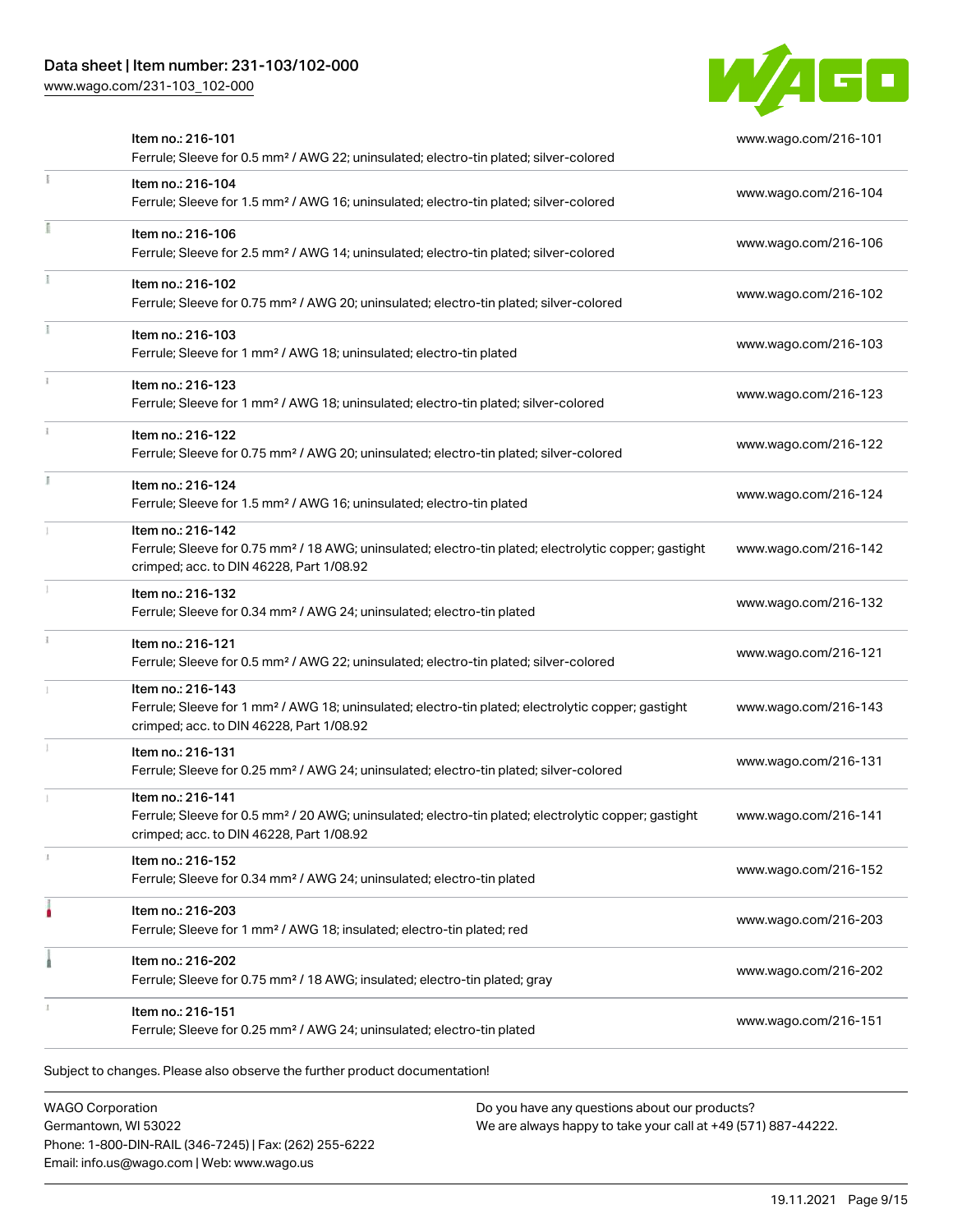### Data sheet | Item number: 231-103/102-000

[www.wago.com/231-103\\_102-000](http://www.wago.com/231-103_102-000)



| Item no.: 216-204                                                                                                                                                                                       | www.wago.com/216-204                                                                   |
|---------------------------------------------------------------------------------------------------------------------------------------------------------------------------------------------------------|----------------------------------------------------------------------------------------|
| Item no.: 216-144<br>Ferrule; Sleeve for 1.5 mm <sup>2</sup> / AWG 16; uninsulated; electro-tin plated; electrolytic copper; gastight<br>crimped; acc. to DIN 46228, Part 1/08.92; silver-colored       | www.wago.com/216-144                                                                   |
| Item no.: 216-201<br>Ferrule; Sleeve for 0.5 mm <sup>2</sup> / 20 AWG; insulated; electro-tin plated; white                                                                                             | www.wago.com/216-201                                                                   |
| Item no.: 216-223<br>Ferrule; Sleeve for 1 mm <sup>2</sup> / AWG 18; insulated; electro-tin plated; red                                                                                                 | www.wago.com/216-223                                                                   |
| Item no.: 216-241<br>Ferrule; Sleeve for 0.5 mm <sup>2</sup> / 20 AWG; insulated; electro-tin plated; electrolytic copper; gastight<br>crimped; acc. to DIN 46228, Part 4/09.90; white                  | www.wago.com/216-241                                                                   |
| Item no.: 216-242<br>Ferrule; Sleeve for 0.75 mm <sup>2</sup> / 18 AWG; insulated; electro-tin plated; electrolytic copper; gastight<br>crimped; acc. to DIN 46228, Part 4/09.90; gray                  | www.wago.com/216-242                                                                   |
| Item no.: 216-222<br>Ferrule; Sleeve for 0.75 mm <sup>2</sup> / 18 AWG; insulated; electro-tin plated; gray                                                                                             | www.wago.com/216-222                                                                   |
| Item no.: 216-221<br>Ferrule; Sleeve for 0.5 mm <sup>2</sup> / 20 AWG; insulated; electro-tin plated; white                                                                                             | www.wago.com/216-221                                                                   |
| Item no.: 216-224<br>Ferrule; Sleeve for 1.5 mm <sup>2</sup> / AWG 16; insulated; electro-tin plated; black                                                                                             | www.wago.com/216-224                                                                   |
| Item no.: 216-243<br>Ferrule; Sleeve for 1 mm <sup>2</sup> / AWG 18; insulated; electro-tin plated; electrolytic copper; gastight crimped; www.wago.com/216-243<br>acc. to DIN 46228, Part 4/09.90; red |                                                                                        |
| Item no.: 216-244<br>Ferrule; Sleeve for 1.5 mm <sup>2</sup> / AWG 16; insulated; electro-tin plated; electrolytic copper; gastight<br>crimped; acc. to DIN 46228, Part 4/09.90; black                  | www.wago.com/216-244                                                                   |
| Item no.: 216-263<br>Ferrule; Sleeve for 1 mm <sup>2</sup> / AWG 18; insulated; electro-tin plated; electrolytic copper; gastight crimped; www.wago.com/216-263<br>acc. to DIN 46228, Part 4/09.90; red |                                                                                        |
| Item no.: 216-264<br>Ferrule; Sleeve for 1.5 mm <sup>2</sup> / AWG 16; insulated; electro-tin plated; electrolytic copper; gastight<br>crimped; acc. to DIN 46228, Part 4/09.90; black                  | www.wago.com/216-264                                                                   |
| Item no.: 216-284<br>Ferrule; Sleeve for 1.5 mm <sup>2</sup> / AWG 16; insulated; electro-tin plated; electrolytic copper; gastight<br>crimped; acc. to DIN 46228, Part 4/09.90; black                  | www.wago.com/216-284                                                                   |
| Item no.: 216-262<br>Ferrule; Sleeve for 0.75 mm <sup>2</sup> / 18 AWG; insulated; electro-tin plated; electrolytic copper; gastight<br>crimped; acc. to DIN 46228, Part 4/09.90; gray                  | www.wago.com/216-262                                                                   |
| Item no.: 216-301<br>Ferrule; Sleeve for 0.25 mm <sup>2</sup> / AWG 24; insulated; electro-tin plated; yellow                                                                                           | www.wago.com/216-301                                                                   |
| Item no.: 216-321<br>Ferrule; Sleeve for 0.25 mm <sup>2</sup> / AWG 24; insulated; electro-tin plated; yellow                                                                                           | www.wago.com/216-321                                                                   |
|                                                                                                                                                                                                         | Ferrule; Sleeve for 1.5 mm <sup>2</sup> / AWG 16; insulated; electro-tin plated; black |

WAGO Corporation Germantown, WI 53022 Phone: 1-800-DIN-RAIL (346-7245) | Fax: (262) 255-6222 Email: info.us@wago.com | Web: www.wago.us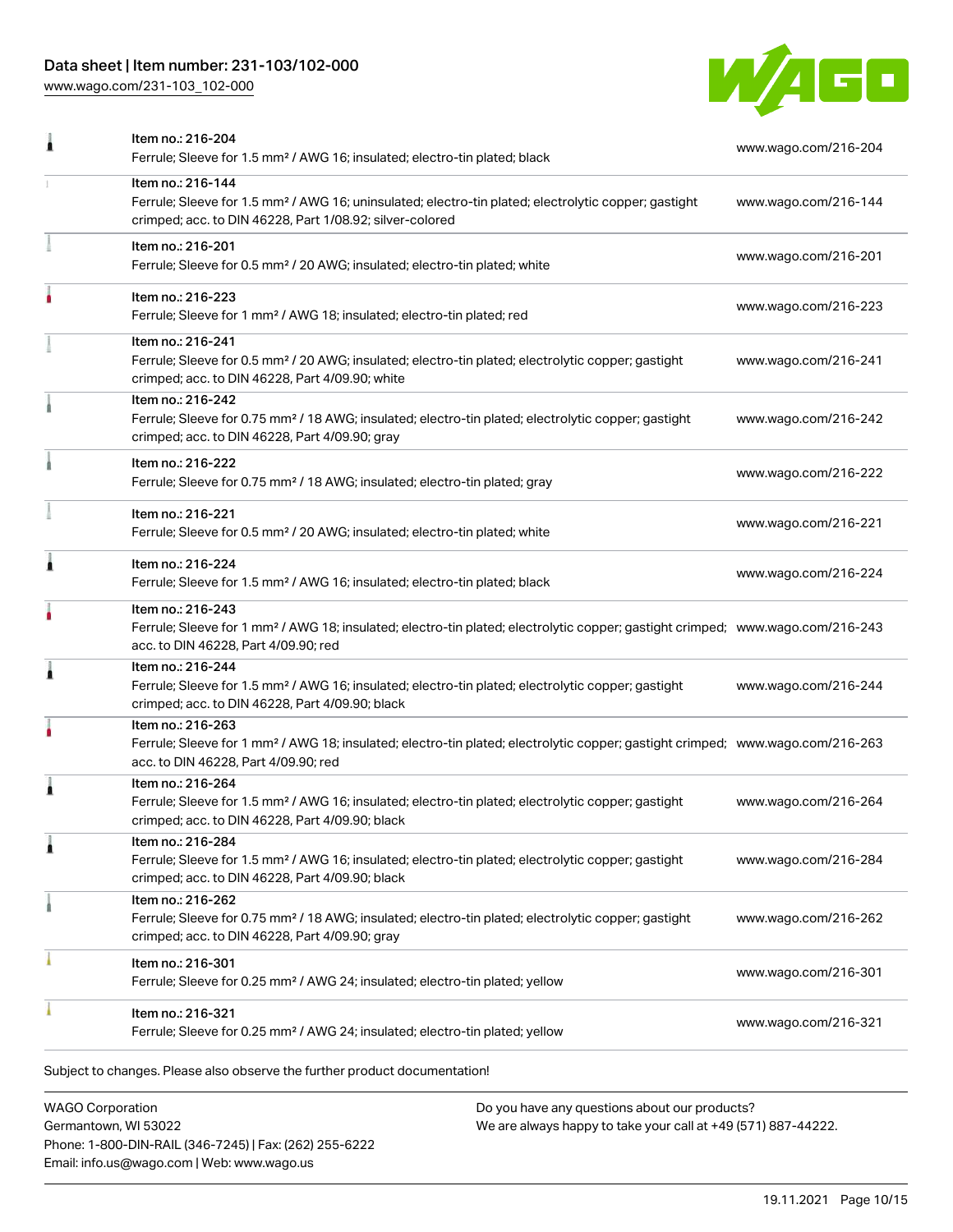Email: info.us@wago.com | Web: www.wago.us

[www.wago.com/231-103\\_102-000](http://www.wago.com/231-103_102-000)



|                                                         | Item no.: 216-322                                                                                            |                                                               |            |                      |
|---------------------------------------------------------|--------------------------------------------------------------------------------------------------------------|---------------------------------------------------------------|------------|----------------------|
|                                                         | Ferrule; Sleeve for 0.34 mm <sup>2</sup> / 22 AWG; insulated; electro-tin plated; green                      |                                                               |            | www.wago.com/216-322 |
|                                                         | Item no.: 216-302<br>Ferrule; Sleeve for 0.34 mm <sup>2</sup> / 22 AWG; insulated; electro-tin plated; green |                                                               |            | www.wago.com/216-302 |
| <b>Strain relief</b>                                    |                                                                                                              |                                                               |            |                      |
| Strain relief housing                                   |                                                                                                              |                                                               |            |                      |
|                                                         | Item no.: 232-603                                                                                            |                                                               |            |                      |
|                                                         | Strain relief housing; gray                                                                                  |                                                               |            | www.wago.com/232-603 |
| Insulations stops                                       |                                                                                                              |                                                               |            |                      |
| Insulation stop                                         |                                                                                                              |                                                               |            |                      |
|                                                         |                                                                                                              |                                                               |            |                      |
|                                                         | Item no.: 231-672                                                                                            |                                                               |            | www.wago.com/231-672 |
|                                                         | Insulation stop; 0.75 - 1 mm <sup>2</sup> ; dark gray                                                        |                                                               |            |                      |
|                                                         | Item no.: 231-670                                                                                            |                                                               |            |                      |
|                                                         | Insulation stop; 0.08-0.2 mm <sup>2</sup> / 0.2 mm <sup>2</sup> "s"; white                                   |                                                               |            | www.wago.com/231-670 |
|                                                         |                                                                                                              |                                                               |            |                      |
|                                                         | Item no.: 231-671                                                                                            |                                                               |            |                      |
|                                                         | Insulation stop; 0.25 - 0.5 mm <sup>2</sup> ; light gray                                                     |                                                               |            | www.wago.com/231-671 |
| <b>Downloads</b><br>Documentation                       |                                                                                                              |                                                               |            |                      |
|                                                         |                                                                                                              |                                                               |            |                      |
| <b>Additional Information</b><br>Technical explanations |                                                                                                              | 2019 Apr 3                                                    | pdf        | Download             |
|                                                         |                                                                                                              |                                                               | 2.0 MB     |                      |
| <b>CAD</b> files                                        |                                                                                                              |                                                               |            |                      |
| CAD data                                                |                                                                                                              |                                                               |            |                      |
|                                                         | 2D/3D Models 231-103/102-000                                                                                 |                                                               | <b>URL</b> | Download             |
| <b>CAE</b> data                                         |                                                                                                              |                                                               |            |                      |
|                                                         | EPLAN Data Portal 231-103/102-000                                                                            |                                                               | <b>URL</b> | Download             |
|                                                         | ZUKEN Portal 231-103/102-000                                                                                 |                                                               | <b>URL</b> | Download             |
|                                                         | EPLAN Data Portal 231-103/102-000                                                                            |                                                               | URL        | Download             |
|                                                         | Subject to changes. Please also observe the further product documentation!                                   |                                                               |            |                      |
| <b>WAGO Corporation</b>                                 |                                                                                                              | Do you have any questions about our products?                 |            |                      |
| Germantown, WI 53022                                    |                                                                                                              | We are always happy to take your call at +49 (571) 887-44222. |            |                      |
|                                                         | Phone: 1-800-DIN-RAIL (346-7245)   Fax: (262) 255-6222                                                       |                                                               |            |                      |

19.11.2021 Page 11/15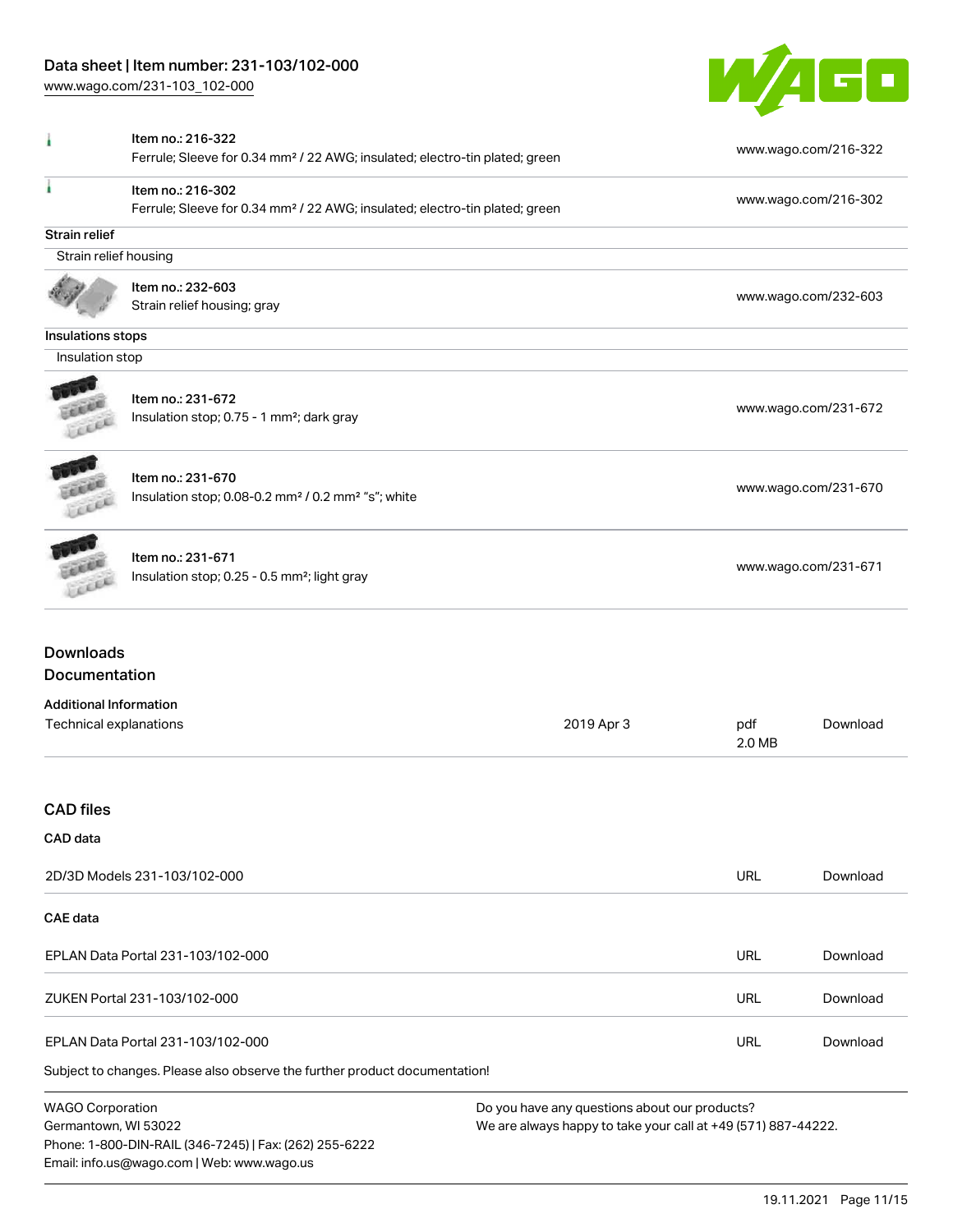

#### Environmental Product Compliance

Compliance Search

Environmental Product Compliance 231-103/102-000 1-conductor female connector; CAGE CLAMP®; 2.5 mm²; Pin spacing 5 mm; 3-pole; with integrated end plate; 2,50 mm²; gray

# URL [Download](https://www.wago.com/global/d/ComplianceLinkMediaContainer_231-103_102-000)

#### Installation Notes



Total pole number for female connectors = pole number for male header

#### Application



Female connectors with a built-in end plate require no extra space, while maintaining the nominal cross-section. This means: Total length of female connectors is reduced to "pole no. x pin spacing"!

Subject to changes. Please also observe the further product documentation!

WAGO Corporation Germantown, WI 53022 Phone: 1-800-DIN-RAIL (346-7245) | Fax: (262) 255-6222 Email: info.us@wago.com | Web: www.wago.us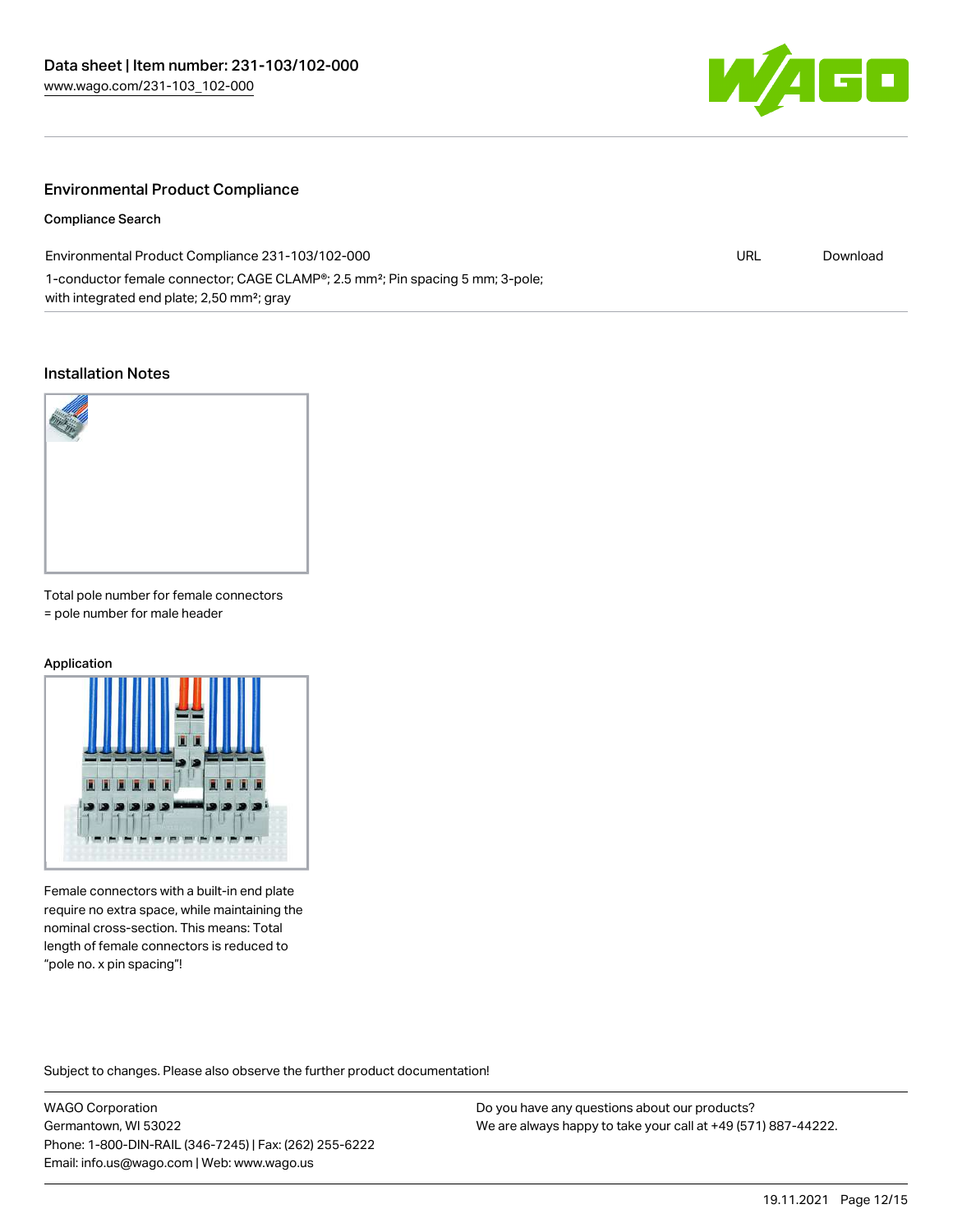



Inserting a conductor via 3.5 mm screwdriver – CAGE CLAMP® actuation parallel to conductor entry.



Inserting a conductor via 3.5 mm screwdriver – CAGE CLAMP® actuation perpendicular to conductor entry.



Inserting a conductor into CAGE CLAMP® unit via operating lever (231-291).



Inserting a conductor via operating tool.



Coding a female connector by removing coding finger(s).

Subject to changes. Please also observe the further product documentation!

WAGO Corporation Germantown, WI 53022 Phone: 1-800-DIN-RAIL (346-7245) | Fax: (262) 255-6222 Email: info.us@wago.com | Web: www.wago.us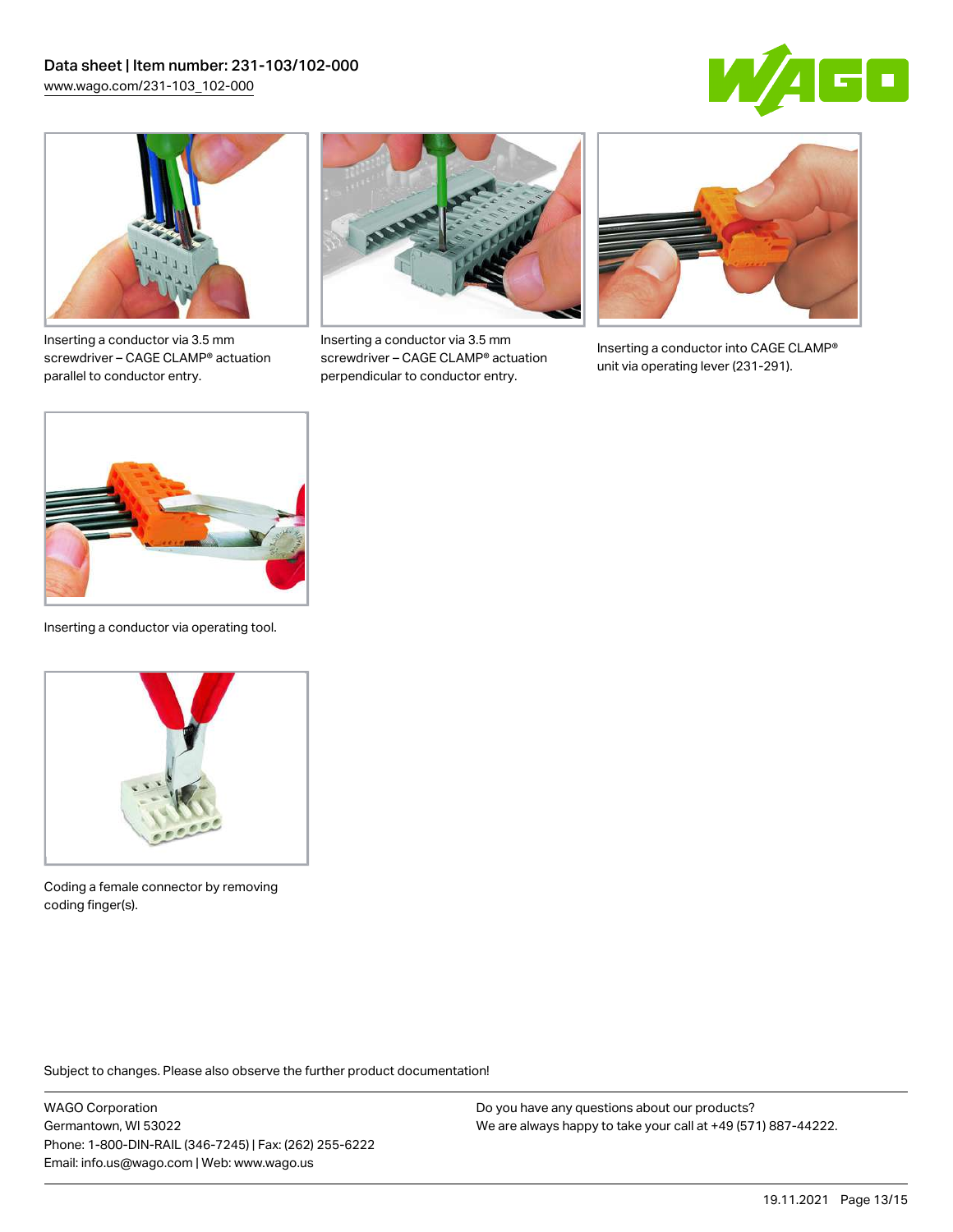



Testing – female connector with CAGE CLAMP®

Integrated test ports for testing perpendicular to conductor entry via 2 or 2.3 mm Ø test plug

Installation



Male connector with strain relief plate



Strain relief housing shown with a male connector equipped with CAGE CLAMP®



Labeling via direct marking or self-adhesive strips.

Subject to changes. Please also observe the further product documentation! Product family

WAGO Corporation Germantown, WI 53022 Phone: 1-800-DIN-RAIL (346-7245) | Fax: (262) 255-6222 Email: info.us@wago.com | Web: www.wago.us